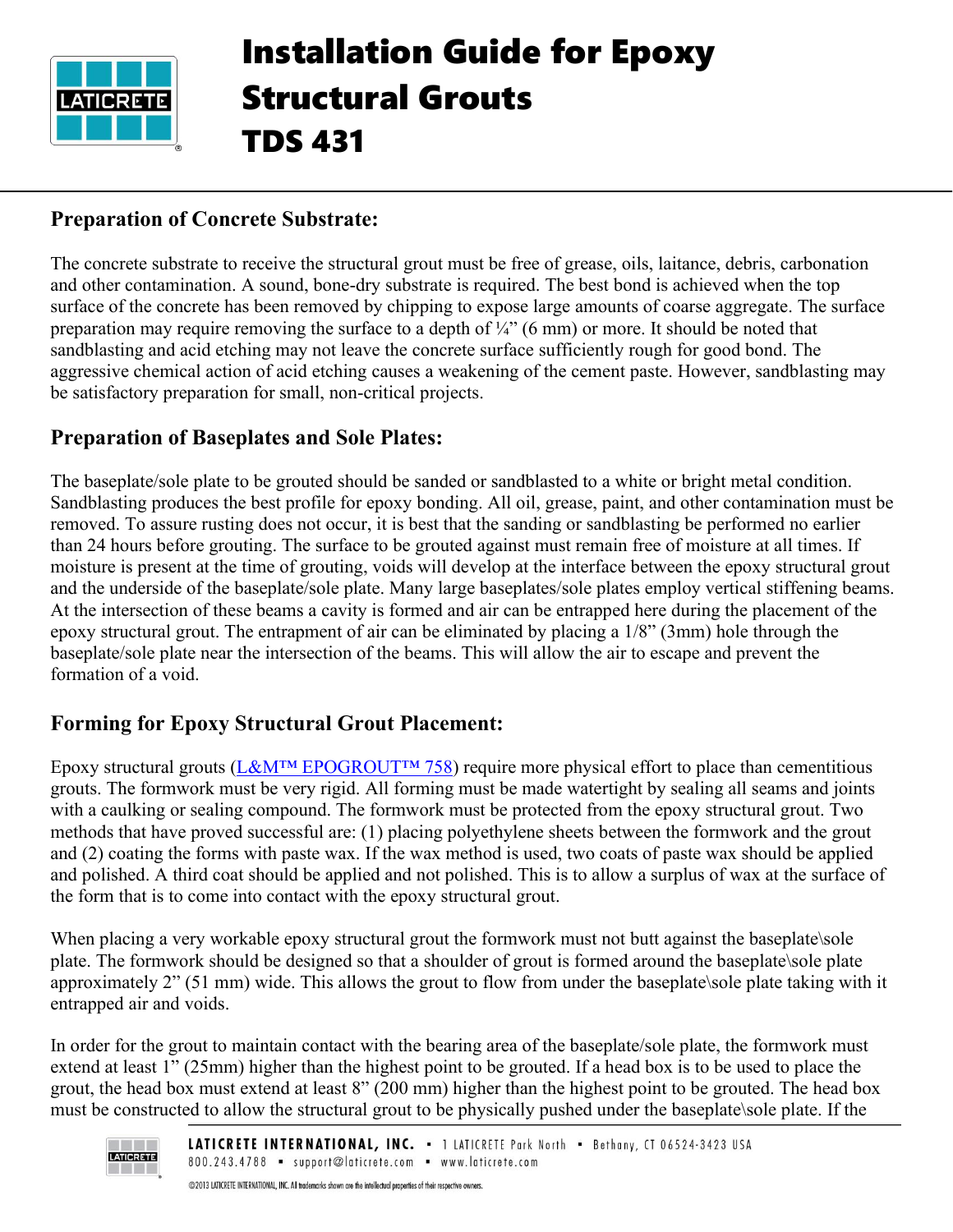epoxy grout is to be placed in a stiff consistency, dry packed, it will be necessary to restrain the movement of the grout by placing a form against the baseplate/sole plate at the end opposite of the direction of the packing motion.

*Note: Plastic sheets should be used to protect the surrounding area and equipment from epoxy spills and splashes.*

# **Tools and Equipment:**

- A variable speed electric drill fitted with a jiffy type mixer for the pre-mixing of the resin and hardener components (batches of one unit size).
- For large batches, a clean dry mortar mixer free of mortar with tight fitting rubber wipers is preferred.
- Concrete mixers are not recommended as they will not properly mix the grout and will entrap a great amount of air in the grout.
- Always have emergency backup mixing capability available.
- For transporting large amounts of grout, have a clean, dry, wheelbarrow.
- Bucket and shovels for placement.
- Rubber gloves, dust masks, respiratory protection, and goggles for safety.
- Plastic sheeting to protect work environment and forms from contact with epoxy grout.
- A large amount of rags for cleaning tools and equipment.
- Aromatic solvent such as xylene or lacquer thinner for cleaning tools and equipment. Do not add to the grout.
- Other specialized equipment such as grout pumps and portable head boxes.
- Liquid dish washing soap and water
- Pea gravel and concrete sand for cleaning equipment.

# **Premixing the Resin and Hardener:**

Epoxy grout is a three-component product: resin, hardener, and aggregate. It is essential that the resin and hardener be mixed separate from the aggregate. The epoxy liquids must be mixed to a very precise ratio as stated in the product mixing instructions. If the unmixed resin and hardener are mixed in the presence of the aggregate it is very likely that a portion of the resin or hardener can become lost in the aggregate and never react, thereby reducing the total volume of epoxy binder. This will result in loss of workability and strength.

Premix or stir each liquid component separately to ensure uniform consistency before mixing.

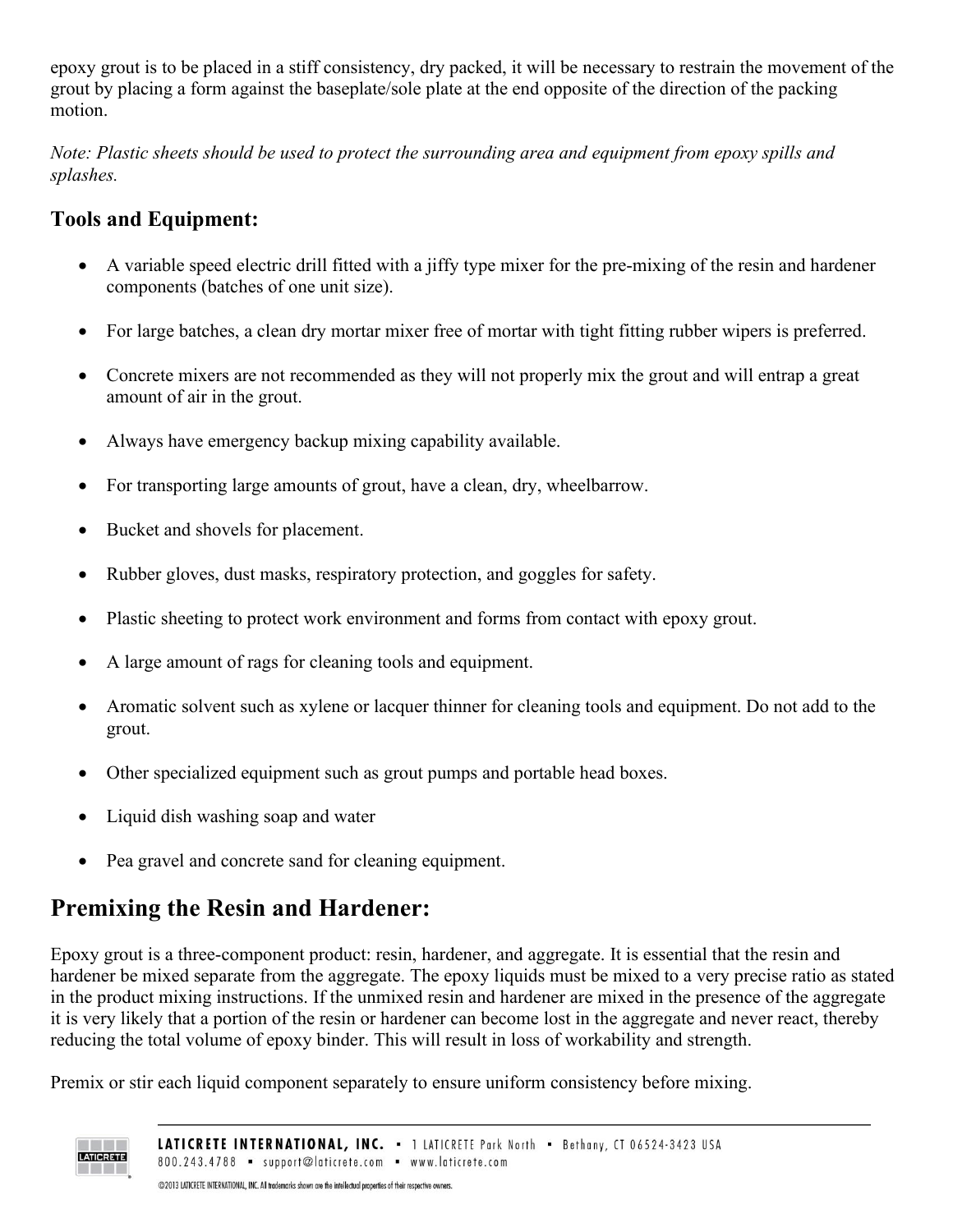In order to obtain maximum performance from the epoxy structural grout, with the mixer in operation, pour the hardener (catalyst) into the container holding the resin and mix. If the resin is poured into the hardener, the chemical reaction will accelerate and working time can be greatly reduced. Carefully inspect all empty resin and hardener containers for residue to ensure that the mix ratio of resin and hardener is in balance. The resin and hardener should be slowly mixed together for at least 2 minutes after all of the hardener has been poured into the resin. A ½" (13 mm) variable speed reversible electric drill fitted with a jiffy type mixer is best for this operation. The speed and direction of rotation of the electric drill must be adjusted to avoid the entrapment of air during the mixing operation. The electric drill's direction of rotation must be set such that the mixing action produces a vortex that pulls the liquid up from the bottom of the container to the top. A downward flowing vortex will entrap air. If air is entrapped in the epoxy after the grout has been placed, the entrapped air will migrate to the underside of the baseplate/sole plate and collect as foam. The presence of foam will greatly reduce the load carrying capability of the epoxy grout pad.

*Note: All equipment being used to mix the epoxy hardener and resin should be cleaned every hour. If this procedure is not followed flash set may occur.*

# **Adding Aggregate to the Liquid Epoxy Binder:**

#### **First batch, special instructions:**

Note: During the first batch some of the epoxy binder will be lost in coating the inside of the mortar mixer. It is a good practice to reduce the aggregate content of the first batch. The amount of aggregate reduction will depend on the size of the batch and the size of the mortar mixer. This aggregate reduction will accommodate the coating requirements of the mortar mixer and provide a good volume balance between the epoxy binder and the aggregate, while maintaining good working and placing characteristics.

#### **Mixing Large Batches:**

Place the pre-mixed epoxy binder into the tub of the mortar mixer. With the mortar mixer running slowly add the aggregate. Care should be taken not to overload the mixer with too much aggregate at once to the point of stalling. After all the aggregate is in, continue mixing for 3 to 5 minutes until all the aggregate is uniformly coated with the epoxy binder.

#### **Mixing Small Batches:**

Place all the pre-mixed epoxy binder into a pail or tub. With the mixing equipment (electric drill fitted with a jiffy type mixer) in operation, add the aggregate slowly into the tub or pail. The mixing operation must be continual until the aggregate is uniformly coated with the epoxy binder. This operation should take 3 to 5 minutes. During the mixing operation it may be necessary from time to time to push the dry aggregate at the top midway down into the pail or tub. This is best done by turning off the electric drill and raising the jiffy mixer out of the grout and pushing down as the electric drill is turned on.

*Caution*: All the ingredients in each unit of epoxy grout are precisely proportioned. Any variation from these set proportions can produce epoxy structural grout of poor quality. *Broken or partial units of epoxy components should not be used.* Only materials found in the manufacturer's pre-packaged unit may be mixed into the epoxy grout. *No other additives are allowed.*

#### **Working Time:**

The working time of an epoxy grout is measured from the time the resin and hardener are mixed. The primary factor influencing the working time, other than the chemistry of the product, is the temperature of the grout at the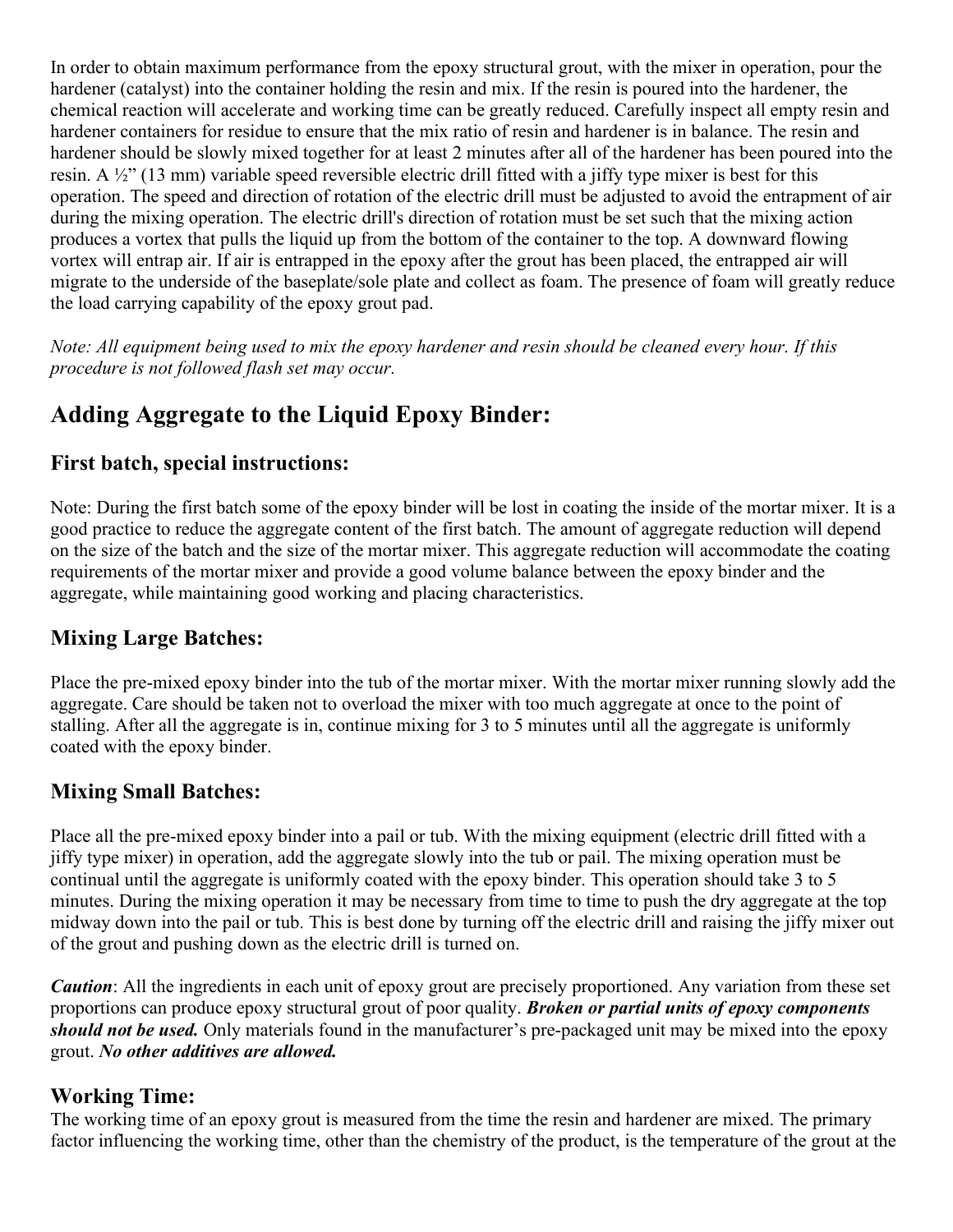time it is being worked. Using  $70^{\circ}F(20^{\circ}C)$  as a base line, temperature rising  $18^{\circ}F(10^{\circ}C)$  will reduce the working time by half and a decrease of 18°F (10°C) will double the working time. The temperature of the aggregate has a great influence on the initial temperature of the grout. The epoxy binder when first mixed with the aggregate will quickly reach the same temperature as the aggregate. As the epoxy binder becomes chemically active, heat will be generated. It is the aggregate component, acting as a heat sink that helps control the temperature rise of the epoxy grout. If the temperature of the epoxy grout were allowed to rise without control it would very quickly stiffen to the point that it could no longer be placed. If the mixed epoxy binder is allowed to stand without aggregate it will undergo a dramatic heat buildup, which will cause the grout to stiffen very rapidly to the point that it can no longer be placed.

# **Cold Weather Grouting:**

At temperatures below  $60^{\circ}F(15^{\circ}C)$ , the viscosity of the epoxy binder can be very thick, making for a very stiff structural grout. In this temperature range, the working and curing time will be extended. The strength gain will be slower than at  $70^{\circ}$ F (20 $^{\circ}$ C).

In periods of cold weather, it may be necessary to pre-warm the epoxy grout components, baseplate/sole plate, and the foundation. The resin and hardener, in their containers, may be warmed by storing in a warm protected room or immersing in warm water (water temperature not greater than 100°F (38°C). The temperature of the resin and hardener should not be allowed to rise above 85°F (29°C). The aggregate should be stored in a warm area for at least 24 hours, allowing the aggregate to achieve a temperature as close to  $70^{\circ}$ F (20 $^{\circ}$ C) as possible. The baseplate/sole plate and foundation at the time of grouting should be brought to a temperature between 50°F ( $10^{\circ}$ C) and  $70^{\circ}$ F ( $20^{\circ}$ C). This may be achieved by warming with electric heating blankets or by tenting the area and heating using infrared heaters or dry forced air free of petroleum pollutants. Strength gain over time is a function of curing temperature. If a certain strength is expected within a given time, it may be necessary to continue warming the grouted area until the required strength is achieved.

# **Hot Weather Grouting:**

As the grout temperature approaches  $85^{\circ}F(30^{\circ}C)$  the working time of the grout will be approximately one half of the working time at 70°F (20°C). At 85°F (30°C) and above, placement may become very difficult and steps to control the temperature of the epoxy structural grout and its immediate environment will become necessary. The baseplate/sole plate and foundation should be shaded from sunlight for at least 24 hours. If more aggressive cooling methods are used, they must not allow the area to be grouted (between the baseplate/sole plate and foundation) to become wet. The goal is to bring the grout, baseplate/sole plate and foundation to approximately 70°F (20°C). This may be very difficult to accomplish. Lowering the temperature of the grouting environment will aid placement and improve curing. The aggregate should be placed in a cool, dry environment for at least 24 hours. The unmixed unopened cans of epoxy resin and hardener may have their temperature lowered by being placed in a tub of ice water. In very hot weather it may become necessary to schedule grout placement for the coolest part of the day or night.

# **Grout Placement:**

Check all formwork, concrete substrate, baseplates/sole plates for compliance with the requirements of this guide. Have all scheduled equipment, materials, and personnel present at the location to be grouted to ensure continual production and placement of grout on a timely basis. Take temperature readings to ensure compliance with requirements. Grout all holes, bolt holes, and anchor sleeves first. Then begin grouting from one end of the formwork and continue until the entire void is filled. Do not place from opposite sides. Grouting from two directions should be avoided, as this method will entrap air and create undesirable air voids under the plate.



@2013 LATICRETE INTERNATIONAL, INC. All trademarks shown are the intellectual properties of their respective owners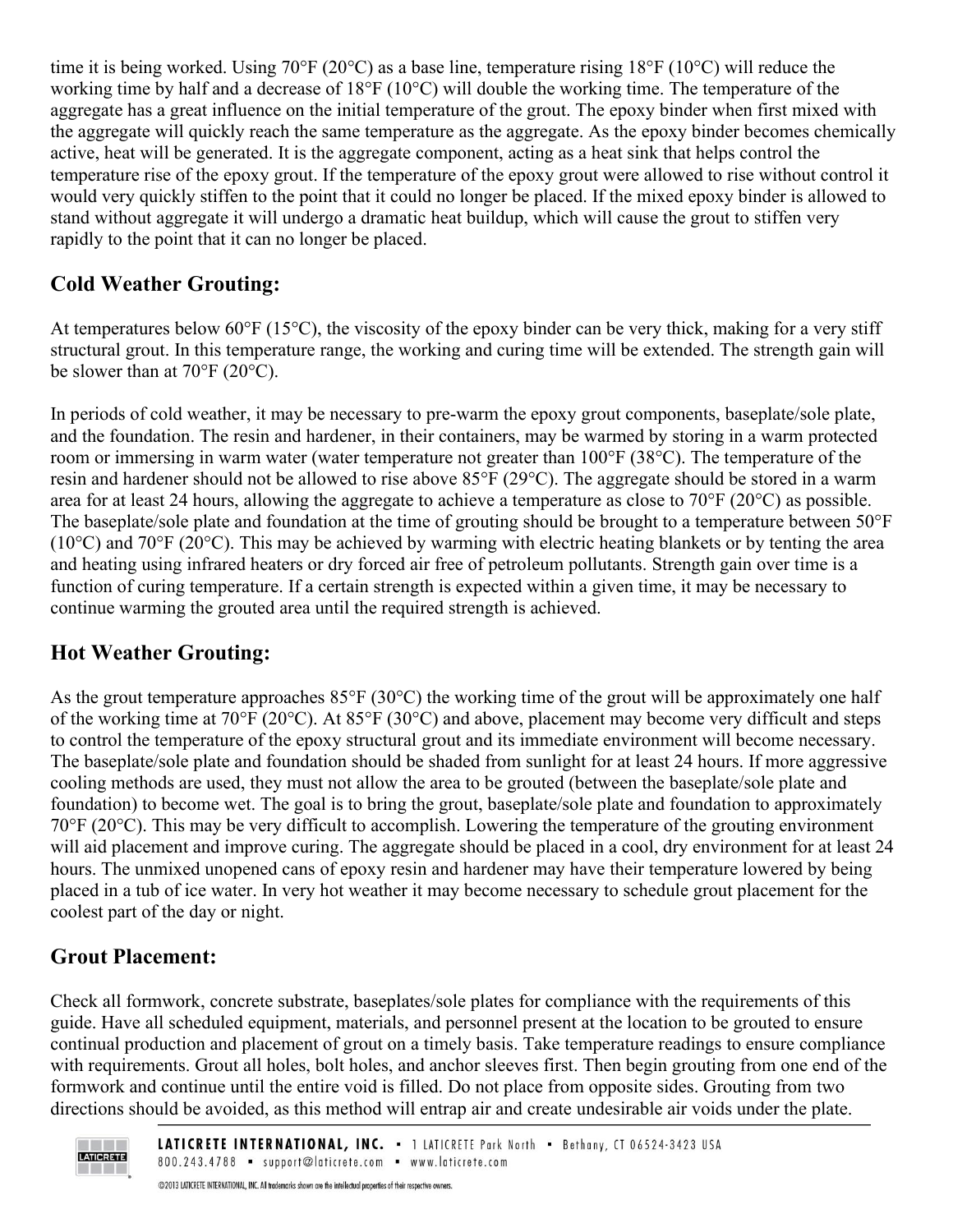The careful use of banding straps may be employed to move the grout into confined areas. Over-vibrating or excessive strapping should be avoided. If grout is being placed by pump, the discharge end of the hose should be placed at the most distant point to be grouted. As the grouting continues the hose should be withdrawn making sure the discharge end of the hose remains in the mass of the grout. If the discharge end of the hose is removed from the mass of the grout, the grout will flow in two directions, causing undesirable air voids under the plate. When a head box is used to place grout, the head box should be kept full of grout at all times during the grouting procedure. It is the weight of the grout in the head box producing a hydraulic head that forces the grout to move under the plate. If the head box is allowed to become empty, and then refilled, the placement of additional grout can entrap air, creating a void under the plate.

The grouting procedure should be continuous until the forms are overflowing with grout. This will ensure that all void areas under the plate have been removed. Throughout the grouting operation the formwork should be checked for leaks. Epoxy grout will not seal the leaks in time to prevent voids under the plate. The aggregate to epoxy binder ratio greatly influences the grout's flowing and working characteristics. Some epoxy grouts allow a reduction in aggregate content. This has three primary affects, one positive, and two negative: 1) The grout has greatly improved flowing and working characteristics, 2) the heat generated during the curing process may be increased and may affect the physical properties of the hardened epoxy grout if temperatures become too excessive, and 3) a resin-rich mix has a lower modulus of elasticity and is therefore more susceptible to creep. For this reason, structural grouts having the reduced aggregate content should not be used for deep pour grouting. While grouts using less than full aggregate loading will have better placement characteristics than those using the full aggregate loading, the working time will be somewhat less. This can become problematic in warm and hot weather. The amount of grout mixed at one time may have to be adjusted to prevent waste. Solvents should never be added to epoxy grout in the attempt to modify the grout's working or setting characteristics. These attempts always have a disastrous effect on the performance and service life of the grout. Consult the epoxy manufacturer for maximum allowable reduction in the aggregate component. Generally, a reduction in excess of 20% is not generally recommended.

## **Deep Pour Grouting:**

If a project requires a placement depth greater than the manufacturer's allowable depth for a single lift the grout will have to be placed in lifts. The minimum time between lifts should be 24 hours or when the exothermic temperature of the in place grout is within the manufacturer's limits. If this procedure is followed thermoshrinkage will be nil and will result in a volume stable grout pad.

Epoxy grouts do have the capability, after a period of curing (hardening), of forming chemical bonds to freshly placed epoxy grout. The amount of chemical bonding decreases with maturity of the in- place epoxy grout. If the in-place epoxy grout is less than 72 hours old at the time fresh epoxy is placed over it, under normal conditions, a good chemical bond between lifts will be achieved. If the in-place epoxy grout is older than 72 hours at the time fresh epoxy grout is placed over it the bond will be primarily mechanical. In this case the surface preparation of the in-place epoxy grout becomes very critical. Optimum mechanical bond can only be achieved after the surface of the epoxy grout has been abraded exposing larger areas of aggregate. The epoxy grout surface to receive the next lift of epoxy grout must be free of grease, oils, laitance, debris, and other contamination. A sound, bone dry surface is required.

When planning multiple lift, deep pour grouting, it is a good practice to plan the lift size so that the last lift is one half the manufacturer's maximum allowable thickness for a single lift. If less than full aggregate loading for deep pour grouting is used, at depths of 2" (50 mm) and greater, the rate of heat loss from the epoxy grout is not sufficient to protect the grout pad from thermo-expansion and other forms of theme-degradation. Using less than the full aggregate load can cause the grout to undergo stress that can result in failure. Epoxy grouts with full aggregate loading require more time for placement. This is a special concern when placing grouts at the upper